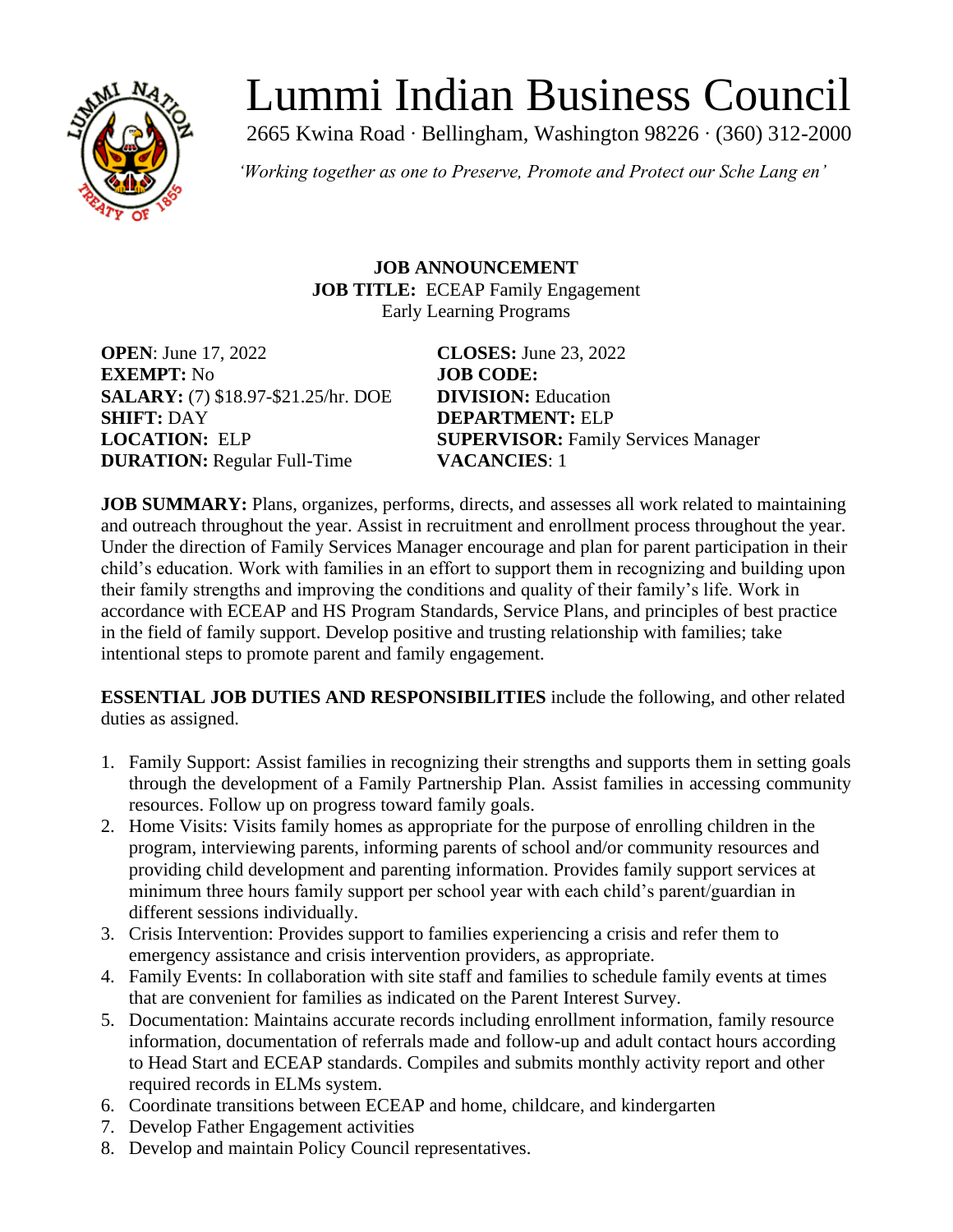9. Additional duties associated with COVID safety protocols deemed necessary by Lummi Indian Business Council, Lummi Public Health, Lummi Early Learning and Education Departments.

## **MINIMUM QUALIFICATIONS:**

- An Associate's Degree or higher with the equivalent of 30 college credits of adult education, human development, human services, family support, social work, early childhood education, child development, psychology, or another field directly related to their job responsibilities. These 30 credits may be included in the degree or in addition to the degree; or
- A DCYF approved credential from a comprehensive and competency-based Family/Social Service training program that increases knowledge and skills in providing direct services to families; or
- Home Visitor Child Development Associate (CDA) Credential from the Council of Professional Recognition.
- Must possess a valid Washington State Driver's License and meet eligibility requirements for tribal insurance.
- Lummi/Native American/Veteran preference policy applies.

# **KNOWLEDGE, ABILITIES AND SKILLS:**

- Understand family and relationship development cycles.
- Recognize influences of diversity and culture.
- Work with families as systems.
- Demonstrate acceptance of all types of family groupings and use materials that reflect nontraditional families.
- Build relationships with families that are positive and goal-directed
- Establish mutual trust with families
- Identify and assess family strengths and goals.
- Link families to community resources.
- Engage families in program activities.
- Coach families toward self-sufficiency.
- Increase the family's knowledge of parenting, school participation, and leadership.
- Cultivate community partnerships.
- Demonstrate acceptance of all types of families that are positive, and goal directed
- Knowledge of computers, data entry, and Word, and Excel.
- Must type 40 words a minute.
- Ability to maintain strict confidentiality at all times
- Upon hire; acquire First Aid and CPR certification and food handler's card.

#### **REQUIREMENTS**

- Must pass pre-employment and random drug and alcohol test to be eligible for and maintain employment, as required by the LIBC Drug & Alcohol Free Workplace Policy.
- This position requires regular contact with or control over Indian children and is therefore subject to successful and extensive criminal background check, CAMIS background check.
- Must be fully vaccinated for COVID-19 including two (2) doses of a 2-dose series, or one (1) dose of a 1-dose series, plus 14 days beyond the final dose prior to the start date.
- TB skin test and Physical every two years. Proof of MMR immunity.
- Reliable transportation for home visits and qualifies for LIBC motor vehicle clearance.

## **TO APPLY:**